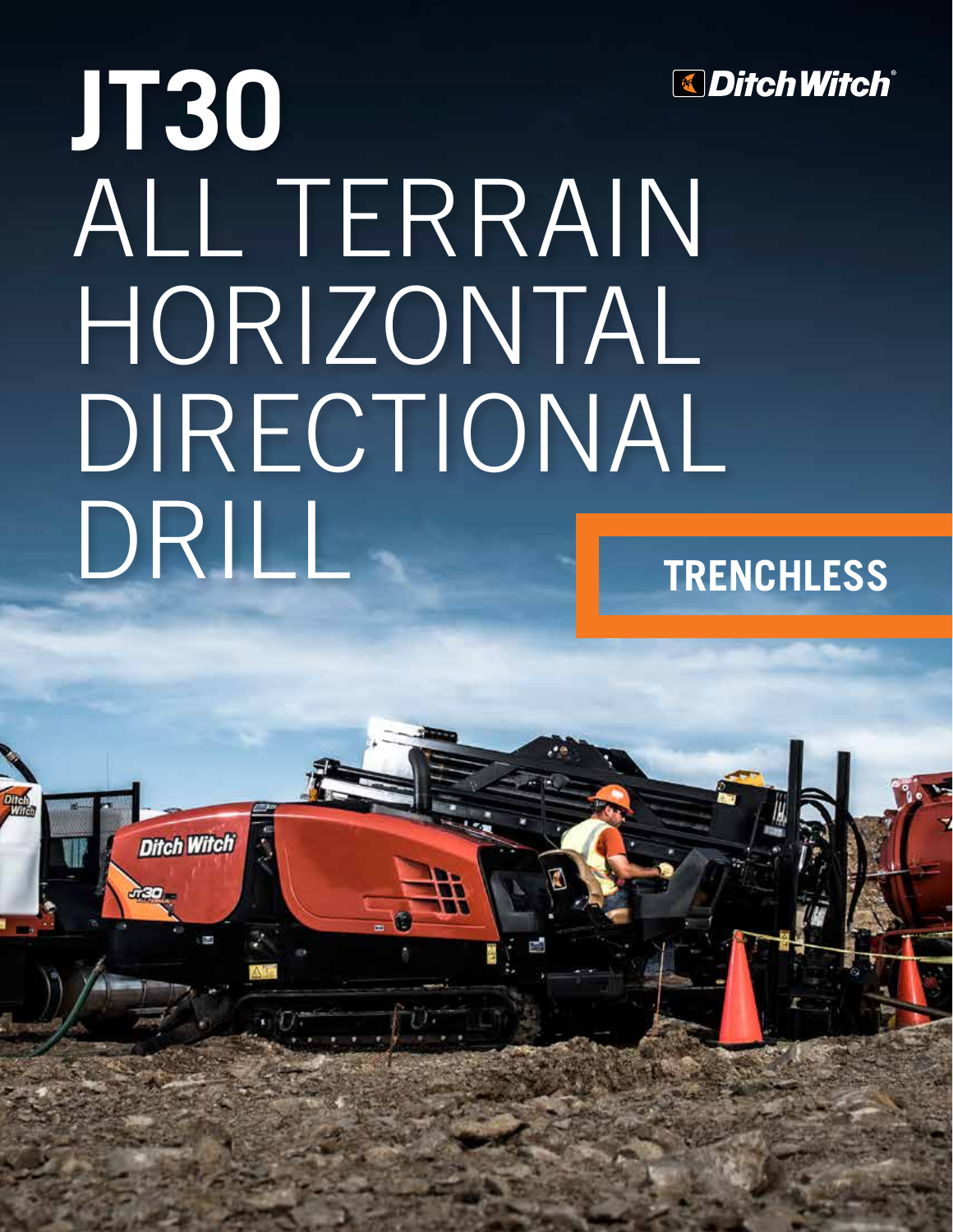## **JT30** ALL TERRAIN HORIZONTAL DIRECTIONAL DRILL





You asked for a drill that tackles the toughest conditions, from solid rock to cobble and hard dirt. You wanted a compact design to operate in the tightest spots. You needed a patented, inner-rod design to save you time, and a mechanical drive to save you money on drilling fluid and transporting water. We delivered it all, and much more, with the Ditch Witch<sup>®</sup> JT30 All Terrain Horizontal Directional Drill.

**WE'RE IN THIS TOGETHER.** 

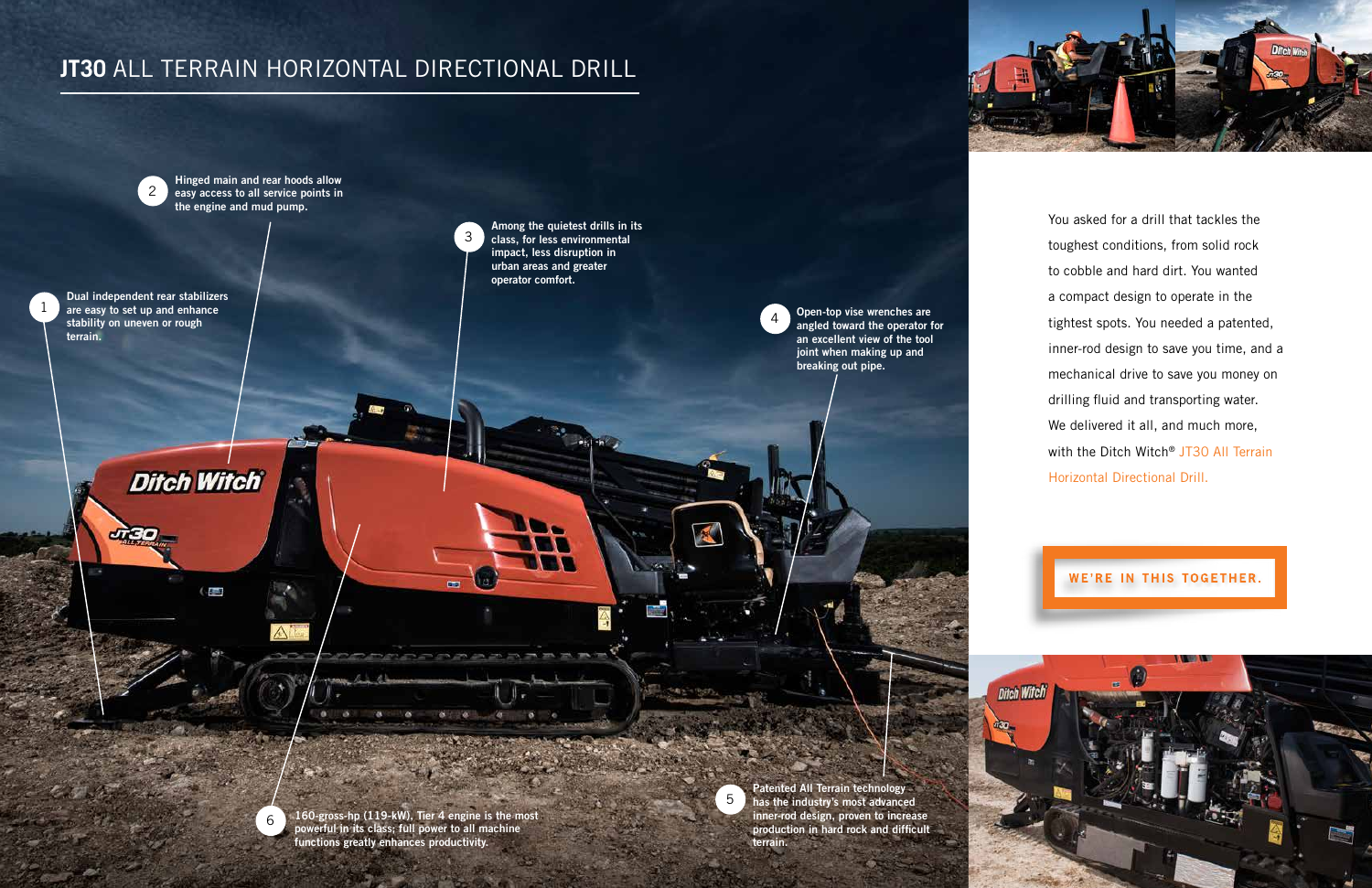## **JT30** ALL TERRAIN HORIZONTAL DIRECTIONAL DRILL



Add-a-pipe feature places individual pipes into loading system without lifting pipe into the

**ALLINE AND REAL PROPERTY** 

top of the pipe box 2

> Field-proven, heavy-duty rack and pinion thrust drive; welded-on double rack offers minimum maintenance and maximum reliability.



Optional wireless remote ground drive increases flexibility when moving the rig and allows fine-tuning of bore path placement.

4

7

Heavy-duty anchor system secures machine in difficult terrain so you can push/pull with full machine thrust.

 $\sim$  Figures



1

SaverLok**®** System provides the tightest connection and best protection against wear and tear on the drill pipe and drive system; easy to install and replace, requiring no special tools. 6

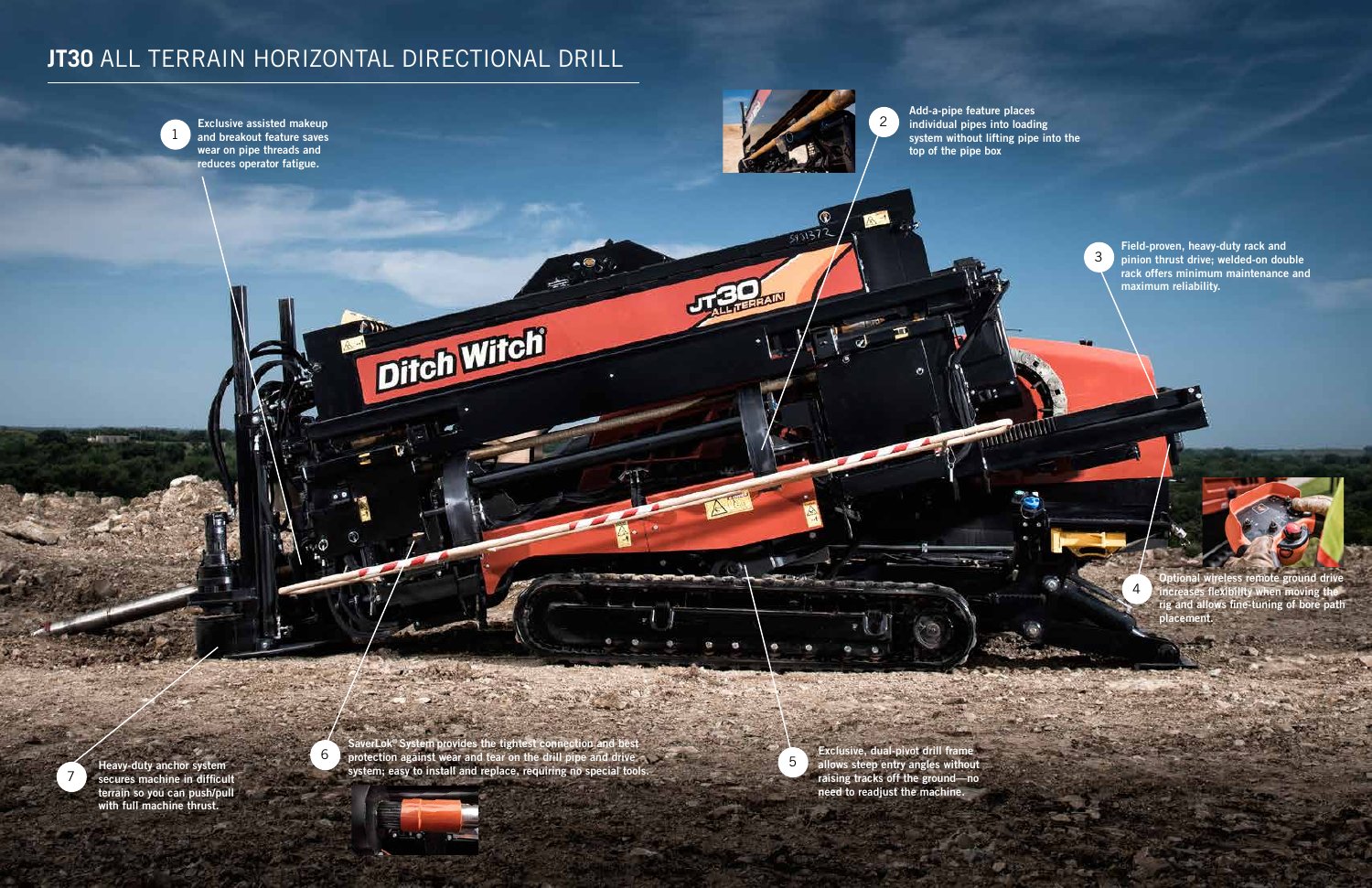## DON'T LET A LITTLE THING LIKE ROCK SLOW YOU DOWN.



A comfortable operator is a more productive operator, which is why we've equipped the JT30 All Terrain Horizontal Directional Drill operator's station with a cutting-edge design. It features:

- Open-top vise wrenches are angled toward the operator for an excellent view of the tool joint when making up and breaking out pipe.
- Industry-exclusive, double-pivot drill frame allows steep entry angles without raising the tracks off the ground; enhances operator comfort because operator's station stays level.
- Optional cab features climate-controlled heat and air, for greater operator comfort and productivity.
- Operator's station features intuitive joystick that controls all drilling functions, ergonomic seat, color LCD engine display, and an excellent view of all drill functions.

### **JT30 ALL TERRAIN HORIZONTAL DIRECTIONAL DRILL** SPECIFICATIONS

|                                        | U.S.                            | <b>METRIC</b>      |
|----------------------------------------|---------------------------------|--------------------|
| <b>OPERATION</b>                       |                                 |                    |
| Spindle speed, max                     | $225$ rpm                       |                    |
| Spindle speed, max (AT inner spindle)  | 400 rpm                         |                    |
| Spindle torque, max                    | 4,000 ft-lb                     | 5420 N·m           |
| Spindle torque, max (AT inner spindle) | 800 ft-lb                       | 1080 N·m           |
| Carriage thrust travel speed           | $120$ fpm                       | 37 m/min           |
| Carriage pullback travel speed         | $120$ fpm                       | 37 m/min           |
| Thrust force (AT mode)                 | 24,800 lb                       | 110 kN             |
| Pullback force                         | 30,000 lb                       | 133 kN             |
| Bore diameter (AT w/Rockmaster™ 822)   | 4.75 in                         | 121 mm             |
| Bore diameter (AT w/Rockmaster 86)     | $5.5$ in                        | 140 mm             |
|                                        |                                 |                    |
| Ground travel speed                    |                                 | 3.9 km/h           |
| Forward                                | $2.4$ mph                       |                    |
| Reverse                                | $2.4$ mph                       | $3.9$ km/h         |
| POWER (TIER 3) (LRC)                   |                                 |                    |
| Engine                                 | Cummins <sup>®</sup> QSB4.5     |                    |
| Fuel                                   | Diesel                          |                    |
| Cooling medium                         | Liquid                          |                    |
| Injection                              | Direct                          |                    |
| Aspiration                             | Turbocharged, charge air cooled |                    |
| Number of cylinders                    | 4                               |                    |
| Displacement                           | $275$ in <sup>3</sup>           | 4.5L               |
| Bore                                   | 4.21 in                         | 107 mm             |
| <b>Stroke</b>                          | 4.88 in                         | 124 mm             |
| Manufacturer's gross power rating      | 148 hp                          | 110 kW             |
| Rated speed                            | 2,300 rpm                       |                    |
| Peak gross power @ 2,000 rpm           | 156 hp                          | 116 kW             |
| Emissions compliance                   | EPA Tier 3                      | EU Stage IIIA      |
| <b>POWER (TIER 4)</b>                  |                                 |                    |
| Engine                                 | Cummins QSB4.5                  |                    |
| Fuel                                   | Diesel                          |                    |
| Cooling medium                         | Liquid                          |                    |
| Injection                              | Direct                          |                    |
| Aspiration                             | Turbocharged, charge air cooled |                    |
| Number of cylinders                    | 4                               |                    |
| Displacement                           | $275$ in <sup>3</sup>           | 4.5L               |
| Bore                                   | 4.21 in                         | 10/ mm             |
| Stroke                                 | 4.88 in                         | 124 mm             |
| Manufacturer's gross power rating      | 160 hp                          | 119 kW             |
| Rated speed                            | 2,300 rpm                       |                    |
| Peak gross power @ 2,200 rpm           | 163 hp                          | 122 kW             |
| Emissions compliance                   | EPA Tier 4                      | <b>EU Stage IV</b> |
| <b>DIMENSIONS</b>                      |                                 |                    |
| Transport length                       | 221 in                          | 5.61 m             |
| Width                                  | 80 in                           | 2.03 m             |
| Width, w/cab                           | 89 in                           | 2.26 m             |
| Transport height                       | 94 in                           | 2.39 m             |
| Weight, w/out pipe                     | 17,660 lb                       | 8010 kg            |
| Weight, w/cab                          | 18,560 lb                       | 8418 kg            |
| Entry angle                            | $10-16^\circ$                   |                    |
| Angle of approach                      | $19^{\circ}$                    |                    |
| Angle of approach, w/cab               | $15^{\circ}$                    |                    |
| Angle of departure                     | $18^{\circ}$                    |                    |

|                                                                                         | U.S.             | <b>METRIC</b>    |
|-----------------------------------------------------------------------------------------|------------------|------------------|
| <b>DRILLING FLUID SYSTEM</b>                                                            |                  |                  |
| Pressure, max                                                                           | 1,500 psi        | 103 bar          |
| Flow, max                                                                               | 50 gpm           | 189 I/min        |
| <b>FLUID CAPACITIES</b>                                                                 |                  |                  |
| Hydraulic reservoir                                                                     | 27 gal           | 102 L            |
| Fuel tank                                                                               | 48 gal           | 182 L            |
| Engine lubrication oil, including filter                                                | 13.7 qt          | 13 L             |
| Engine cooling system                                                                   | 24 qt            | 22.7 L           |
| Antifreeze tank                                                                         | 8 gal            | 30 L             |
| Diesel exhaust fluid tank                                                               | 5 gal            | 18.9L            |
| <b>POWER PIPE<sup>®</sup> HD</b>                                                        |                  |                  |
| Length of drill pipe, nominal                                                           | $118$ in         | 3 <sub>m</sub>   |
| Joint diameter                                                                          | 2.75 in          | 70 mm            |
| Pipe diameter                                                                           | 2.38 in          | 60 mm            |
| Bend radius                                                                             | 123 ft           | 37.5 m           |
| Weight of drill pipe, lined                                                             | 88 lb            | 40 kg            |
| Weight of drill pipe and large box, lined<br>$(48$ pipe)                                | 5,323 lb         | 2415 kg          |
| Weight of drill pipe and small box, lined<br>$(24$ pipe)                                | 2,959 lb         | 1342 kg          |
| POWER PIPE FORGED (FOR DIRT DRILLING)                                                   |                  |                  |
| Length                                                                                  | 120 in           | $3.05$ m         |
| Joint diameter                                                                          | 2.63 in          | 66.7 mm          |
| Pipe diameter                                                                           | 2.38 in          | 60 mm            |
| Bend radius, min                                                                        | 108.2 ft         | 33 m             |
| Weight of drill pipe                                                                    | 73 lb            | 33 kg            |
| <b>ALL TERRAIN PIPE</b>                                                                 |                  |                  |
| Length of drill pipe, nominal                                                           | $112$ in         | $2.84 \text{ m}$ |
| Joint diameter                                                                          | $3.25$ in        | 83 mm            |
| Pipe diameter                                                                           | $2.23$ in        | 57 mm            |
| Bend radius, min                                                                        | 145 ft           | 44 m             |
| Weight of drill pipe, lined                                                             | 100 lb           | 45 kg            |
| Weight of drill pipe and large box<br>$(35$ pipe)                                       | 4,599 lb         | 2086 kg          |
| Weight of drill pipe and small box<br>$(20$ pipe)                                       | 2,847 lb         | 1291 kg          |
| <b>ALL TERRAIN COBBLE PIPE</b>                                                          |                  |                  |
| Length of drill pipe, nominal                                                           | $112$ in         | $2.84 \text{ m}$ |
| Joint diameter                                                                          | 3.25 in          | 83 mm            |
| Pipe diameter                                                                           | 2.94 in          | 75 mm            |
| Bend radius, min                                                                        | 210 ft           | 64 m             |
| Weight of drill pipe, w/inner rod                                                       | 127 lb           | 58 kg            |
| Weight of drill pipe and large box<br>$(35$ pipe)<br>Weight of drill pipe and small box | 5,544 lb         | 2515 kg          |
| $(20$ pipe)<br><b>BATTERY</b>                                                           | 3,387 lb         | 1536 kg          |
|                                                                                         | 195 min          |                  |
| SAE reserve capacity rating<br>SAE cold crank rating @ 0°F (-18°C)                      |                  |                  |
| <b>NOISE LEVEL</b>                                                                      | 950 amps         |                  |
| Operator sound                                                                          |                  |                  |
| Operator sound w/cab                                                                    | 86 dBA<br>83 dBA |                  |
|                                                                                         |                  |                  |

Specifications are general and subject to change without notice. If exact measurements are required, equipment should be weighed and measured. Due to selected options, delivered equipment may not necessarily match that shown.